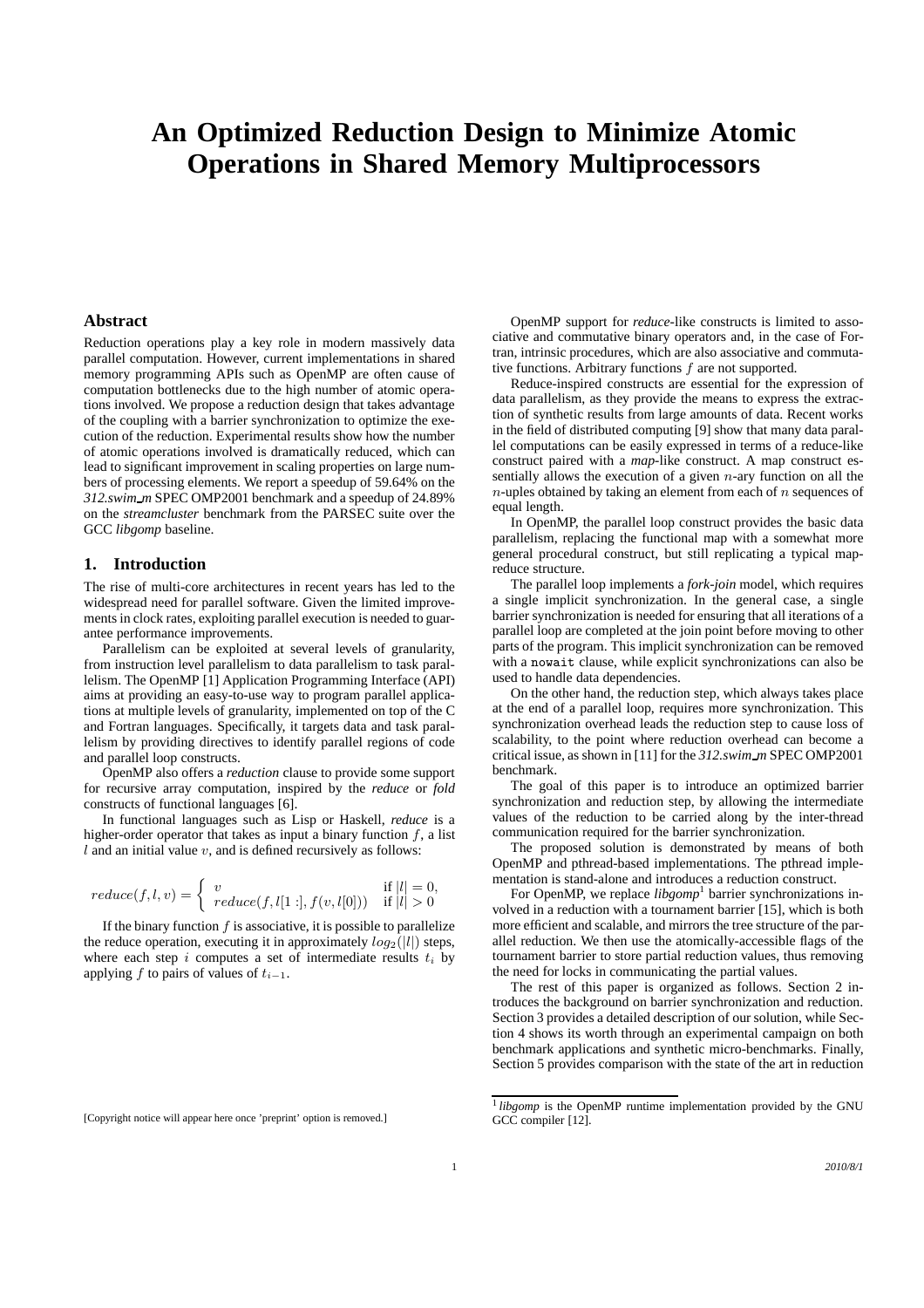optimization and Section 6 draws some conclusions and highlights future research directions.

# **2. Background**

In this Section, we review the background in barrier synchronization algorithms and parallel reduction implementation, with an eye to the implementation of both features in OpenMP.

# **2.1 Barrier Synchronization**

Barrier synchronization overheads account for a large fraction of the communication time in parallel/concurrent applications.

Barriers can be used with both message passing and shared memory programming models. In this paper, we will describe barrier algorithms in terms of the shared memory programming model, since it is the one implemented in OpenMP.

The goal of an optimized barrier algorithm is in both cases to minimize the communication involved during each barrier operation. In the case of message passing, this is represented by the packets sent, while for shared memory the communication is obtained through the execution of atomic instructions, as their execution is guaranteed to be correctly observed by threads other than the one performing them.

The minimization of barrier synchronization overheads has been addressed by a large number of studies [21] proposing new barrier algorithms. In general terms, we can identify three class of barrier algorithms: *centralized*, *dissemination* and *tree* barrier.

The centralized barrier class includes the central counter barrier [10], used in *libgomp*; the butterfly barrier [4] belongs to the dissemination class; the tournament barrier [15] is an example of a tree barrier. A full analysis of the state of the art is beyond the scope of this paper, but a good survey can be found in [21].

Distributing the barrier state among threads is a mandatory feature in the message passing programming models – it allows to distribute the communication traffic. However, it is also important in the shared memory programming model, as it allows to reduce the number of invocations of the cache coherency protocols.

## **2.2 Reduction Implementations**

A reduction operation computes a scalar value as a combination of values in a sequence. In a OpenMP parallel region, a reduction is almost always followed by a barrier operation. This allows the reduction value to be correctly seen by all threads after leaving the barrier.

The reduction itself can be executed in several different ways. In the most trivial scheme, the reduction is computed by the master thread between two barrier operations. The reduction is computed sequentially. The first barrier ensures that the master thread sees a consistent state of the memory – all other threads must have finished the previous phase – before starting aggregating values. The second barrier blocks other threads until the reduction is completed. Such a simple scheme obviously sacrifices all opportunities for parallelization, and involves two barrier synchronizations, but the reduction itself is computed without performing any readmodify-write atomic instruction.

In general, however, the OpenMP compiler parallelizes the reduction. In this scenario, the reduction value is a variable shared among all threads. Each thread performs a partial reduction over private data, and then safely aggregate the partial reduction value to the global one. In addition to parallelization, this scheme allows the elimination of the first barrier. On the other hand, the global aggregation can be performed inside a critical section, or be executed through an atomic read-write-modify instruction – both of which are expensive.

If the hardware architecture supports fast barrier synchronization, it is also possible to perform reductions in a logarithmic number of steps, using a divide et impera approach with barriers to separate each step from the following. Since this implementation requires  $log_2(n)$  barrier synchronizations, where n is the size of the sequence, it is only acceptable when there is hardware support for fast barriers.

Figure 1 reports an example for each of the three implementations, using primitives from the *libgomp* runtime [12]. The first example, Figure 1(a), shows a simple serialized implementation, while the second, Figure 1(b) reports the code generated by GCC to implement a reduction associated with a omp for directive. The loop boundaries lw and up are set by the OpenMP runtime and ensure that accesses to the input array are orthogonal between threads. Finally, Figure 1(c) performs a logarithmic reduction. Note that the code is more complex than previous examples and could be further optimized.

# **2.3 Atomic Operations**

To allow threads to coordinate their execution, modern microprocessors support atomic memory access operations. In some cases, the atomicity is guaranteed by hardware properties for memory read and write operations. For example, on the Intel x86 P6 family processors every load and store aligned to 8/16/32/64 bits fitting into a cache line is atomic [18].

However, in most cases the atomic operations are more complex than simple reads or writes. The two most popular classes of atomic operations are the *read-modify-write* and the *compare-and-swap*.

Atomic read-modify-write instructions atomically read a value from memory, perform an arithmetic or logic operation, and write the result in the same memory address from which the operand was read. On modern microprocessors, the atomicity is implemented on top of the cache coherency mechanism [14].

Compare-and-swap instructions allow to atomically read a value from the memory, and optionally replace it with the content of an operand. Compare-and-swap operations are more powerful than any atomic read-modify-write instruction [16], but costs are comparable – in both cases, the time spent achieving atomicity is the dominant cost factor.

# **3. Combining Barrier and Reduction**

To mitigate reductions overhead, we can combine the execution of each reduction and its associated barrier. This allows to pay synchronization cost once, while performing two operations – reduction and barrier.

To improve performance, we also aim at reducing the usage of atomic read-modify-write instructions as much as possible. Thus, we choose *tournament barrier* [15] as a starting point for our reduction design, since it achieves synchronization without performing any atomic read-modify-write instruction.

## **3.1 Tournament Barrier**

The tournament barrier employs a binary tree data structure, where each of the threads that need to be synchronized is statically associated to an arbitrarily chosen leaf. Thus, for synchronizing  $n$ threads, the algorithm uses a tree with  $2n-1$  nodes. The algorithm operates in  $log_2 n$  rounds.

The nodes of the barrier tree are partitioned into three sets: *active*, *passive* and *root* nodes. The root set contains only the tree root, while each pair of siblings nodes is composed by an active and a passive node. The active and passive nodes are arbitrarily chosen within the sibling pair.

Figure 2 reports the basic tournament\\_barrier algorithm. The tournament\\_barrier procedure manages the entrance of each thread into a leaf node of the barrier tree, then relies on the walk\_tree procedure to perform the recursive traversal of the tree.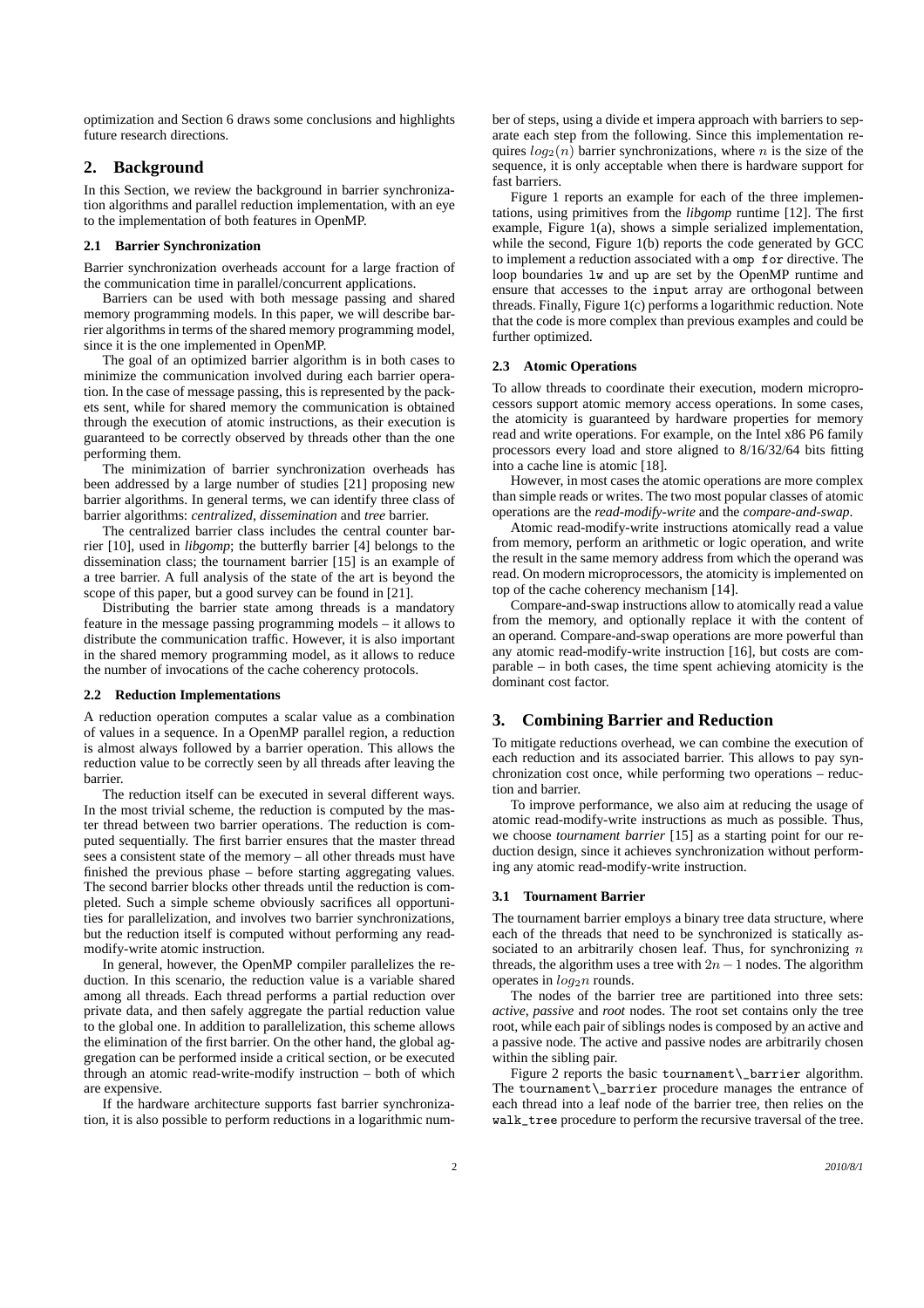```
GOMP_barrier ();
tid=omp_get_thread_num();
if (tid == 0){
  red = 0;for(i=0; i < SIZE; ++i)red += data [i ];
}
GOMP_barrier ();
          (a) Serialized
                                    private_red =0;
                                    for (i=1w; i<sub>up</sub>; ++i)private_red += data [i];
                                    atomic_add (& red ,
                                                 private_red );
                                    GOMP_barrier ();
                                            (b) Parallelized
                                                                      GOMP_barrier ();
                                                                      tid = omp_get_thread_num ();
                                                                      sred[tid]=data[tid];for (i=1; i < SIZE; i*=2) {
                                                                         if (tid<(2*i)=0)sred[tid] += data[tid + i];GOMP_barrier ();
                                                                      }
                                                                      if (tid == 0)red = sred [0]:
                                                                      GOMP_barrier ();
                                                                                 (c) Hand-written
```
Figure 1. Comparison of reduction implementations. In the serialized version the reduction is performed by the master thread, and constrained by two barrier operations. The parallelized version distributes the computation, eliminating the need of the first barrier, but paying the cost of an atomic read-modify-write atomic instruction. Finally, the last fragment performs a logarithmic reduction. This requires  $\lceil log_2(n) \rceil$  barrier synchronizations, and is only worth doing when the hardware provides a fast implementation of this construct.

**Procedure:** tournament barrier

**Require:** a thread identifier tid **Require:** a tournament barrier tree tree **Ensure:** thread tid waits other before leaving the barrier 1: leaf  $\leftarrow$  tid to leaf (tree, tid) 2:  $tsense \leftarrow load\_sense\_from\_tls()$ 3: walk tree(leaf,tsense) 4: store\_sense\_to\_tls( $t$ sense) **Procedure:** walk\_tree **Require:** a tournament barrier tree node node **Require:** a sense sense 1: **if** node is active **then** 2:  $sibling \leftarrow get \, sibling(node)$ 3:  $parent \leftarrow get\_parent(node)$ 4:  $wait(sibling, sense)$ <br>5:  $walk tree(narent, see)$  $walk\_tree(parent, sense)$ 6: signal(sibling, sense) 7: **else if** node is passive **then** 8:  $sibling \leftarrow get\_sibling(node)$ 9: signal(sibling, sense) 10: wait(sibling, sense) 11: **end if**



**Figure 2.** Tournament barrier algorithm. The entry point, procedure *tournament barrier*, wraps the *walk\_tree* kernel, a recursive procedure that visits the tournament barrier tree.

A thread entering a passive node (walk\_tree, line 7) signals the thread entering its active sibling that it has reached the barrier (lines 8-9), then waits for synchronization by spinning on a private flag (line 10). A thread entering an active node waits for the thread associated to its passive sibling (walk\_tree, line 4), then it moves to the parent node, thus entering a new round of the synchronization algorithm (line 5). When it completes the synchronization algorithm, the thread in the active node notifies the synchronization to its passive sibling by setting the private flag (line 6).

By construction, the root node is reached by a single thread, and only when all threads have reached the barrier and are spinning in some passive node. When the root is reached, the exit phase is initiated, with notification of the barrier completion being propagated.

Before leaving the barrier, each thread reverses its private sense flag, to reuse the same barrier for the next synchronization.



**Figure 3.** Execution of the tournament barrier algorithm. Each thread enters into the barrier via a statically assigned leaf. The dashed path is followed by threads entering in an active node. They climb the tree until a passive node or the root node is reached.

*Example 1.* Consider the four threads and the associated barrier tree shown in Figure 3. The barrier tree is a complete binary tree, with four leaves,  $n_3$  to  $n_6$ . Odd numbered nodes are *active*, while even numbered ones are *passive*, except for the root node  $n_0$ . At the beginning each thread is assigned to a leaf node. Threads  $t_0$  and  $t_2$ enter into active nodes and start spinning until they are signalled by their siblings. Threads  $t_1$  and  $t_3$  enter passive nodes, signal their siblings, and start spinning until they are notified during the exit phase. Once  $t_0$  and  $t_2$  have been notified by  $t_1$  and  $t_3$ , they move to  $n_1$  and  $n_2$  respectively, starting a new synchronization round. In this round  $t_0$  is into an active node, while  $t_2$  is in a passive node. Thus  $t_0$  progresses to the root node  $n_0$ , while  $t_2$  waits spinning. Once  $t_0$  reaches the root node, it starts the barrier exit phase. First  $t_0$  returns to  $n_1$  and signals to  $t_2$  to leave the barrier, then it moves to  $n_3$ , signals  $t_1$  that synchronization has been performed and leaves the barrier;  $t_2$ , in turn, notifies  $t_3$ . Once notified,  $t_1$  and  $t_3$  leave the barrier.

The standard tournament barrier allows avoiding atomic readmodify-write instructions by exploiting point-to-point synchronization – each node contains a flag variable, which is written only by its sibling. Thus, each flag variable is only written by a single thread and hence no conflicts can occur.

However, such feature comes at a cost – the tournament barrier consumes more memory than other barrier algorithms. Moreover, the size and alignment of the flag must be carefully chosen to avoid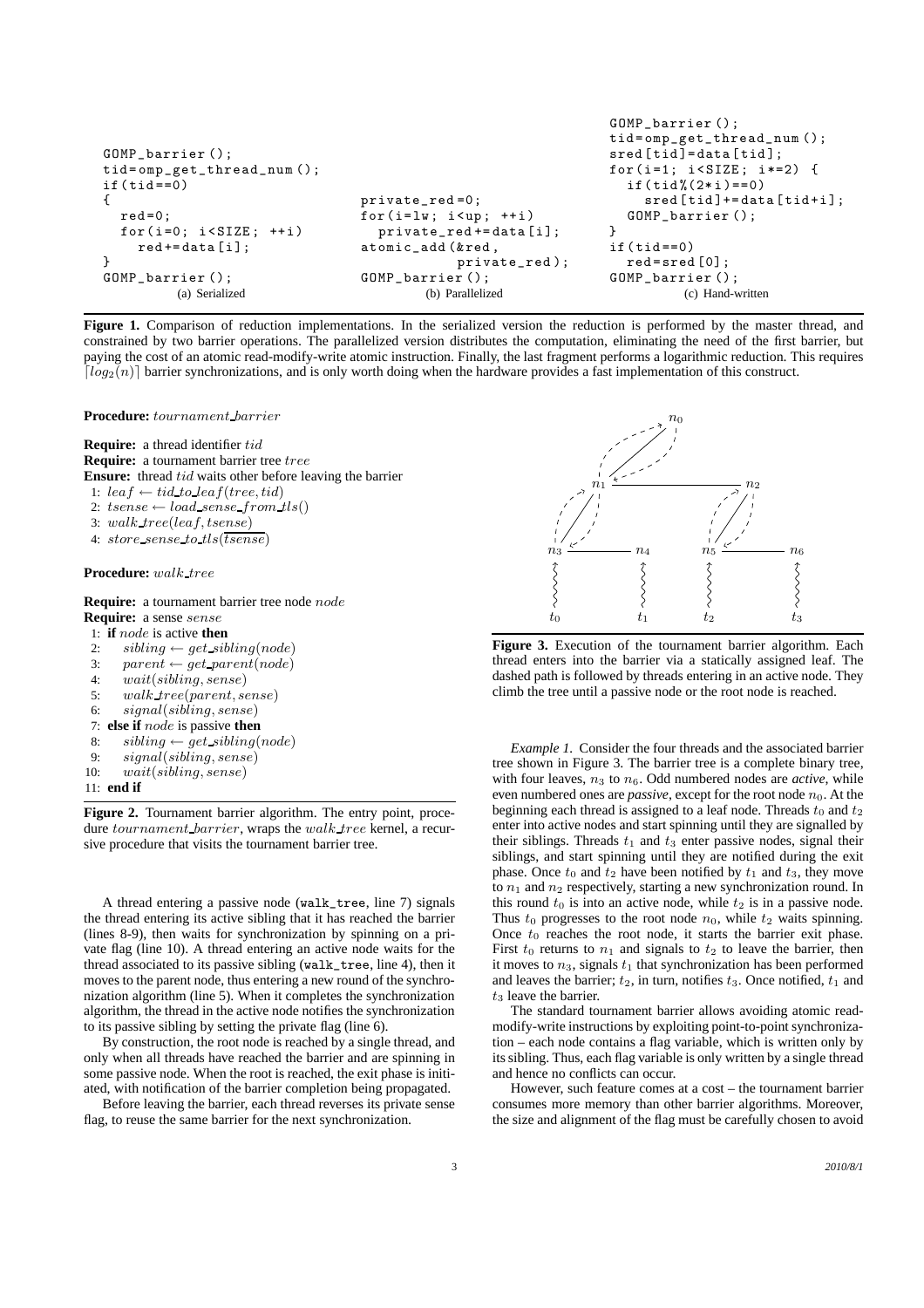

**Figure 4.** Layout of the container type. In the base version only one bit is needed to encode the barrier state, all other can be used to pack partial reduction values. The extended layout uses one more bit to find whether the reduction partial value is packed into the container payload or stored in the auxiliary variable.

false-sharing – indeed, if two flag variables share the same cache line, every update to one of the two triggers the execution of the cache-coherency algorithm, thus degrading performance. The flag must thus have a size equal to the cache line, even though it only carries one bit of information – all other bits are just padding. E.g., on a machine with a 64-byte (512-bits) wide cache line, each flag includes 511 bits of unused padding.

## **3.2 Basic Reduction Design**

The key idea of our design is to exploit the free space available in the tournament barrier flag variable to propagate the partial results of the reduction operation, computing them within the nodes.

To this end, flag variables are stored into the widest type that allows atomic read/write access without locking – we will call this type the *container type* in the rest of the paper. They are also aligned to the cache line size, to avoid false-sharing.

The container type is split into two sections, shown in Figure 4(a): *flag bit* stores the state of the barrier operation (1 bit); *payload* stores the state of the reduction operation (n−1 bits, where  $n$  is the size of the container type).

In the case of a 64-bit machine with a 64-byte wide cache line, the container type is a 64-bit integer, aligned to 64-bytes.

As depicted in Figure 4(a), the first bit is the flag bit, while the remaining bits of the container type represent the payload.

All the bits needed to align the container to the cache line are wasted, since we cannot access them atomically without using locks and thus adding an overhead that would prevent the algorithm from achieving a speedup with respect to existing designs.

A thread entering a passive node stores into its active sibling both the flag bit and the payload containing its own partial reduction result. Then, it waits to be notified by its active sibling by spinning on its own flag variable. At each spin, the value of the flag bit is extracted from the container and checked.

A thread entering an active node first spins over its flag variable, waiting for the thread associated with the passive sibling node to reach the barrier. At each spin, the container flag variable is read and the flag bit is extracted and checked. If the flag bit is set, the payload is also extracted and aggregated with the private partial result of the thread. The thread then enters the parent node, starting a new round of the algorithm.

When a thread returns to an active node after visiting its parent, the same operations are performed as in the exit phase of the basic tournament barrier algorithm. The thread notifies its passive sibling that synchronization has been achieved by setting the flag bit into its flag variable.



**Figure 5.** An example of reduction. There are four threads, each proposing 1 as the value to be aggregated. The reduction operator is sum. The  $r_{t_i}$  variable refers to the partial reduction seen by thread  $t_i$ , while  $r_{n_i}$  is the value of the partial reduction inside node  $n_i$ . The reduction is computed along the dashed path. Partial reductions are computed while moving from a node to its parent. Passive nodes sends their partial reduction values to associated active nodes.

In our design, reaching the root node has a double meaning: not only all threads have reached the barrier, but the reduction is also computed, and its value is stored in the current thread private memory space. To make this value readable to all threads, it is necessary to store it in a global-accessible variable and then force a memory fence operation. At this point the reduction is completed and the tournament barrier algorithm can proceed, notifying threads that synchronization has been achieved.

*Example 2.* We want to compute the sum of a sequence of unsigned integer values. Assume that the sequence to be reduced has been split into four subsequences, and partial aggregate values have been computed by each of the four threads, as shown in Figure 5. Each thread  $t_i$  ( $i \in [0 : 3]$ ) enters the barrier carrying a partial aggregate value  $p_i$ . The algorithm performs the same steps as in the standard tournament barrier implementation show in Figure 3. In addition, at each step threads in passive nodes pack their partial aggregate value together with the flag value into their sibling node. Therefore in the first step  $t_1$  and  $t_3$  store their partial values  $p_1$ and  $p_3$  into nodes  $n_3$  and  $n_5$ . Then,  $t_0$  and  $t_2$  before moving to the second step extract from their respective containers the payload and compute new partial values by aggregating respectively  $p_0+p_1$  and  $p_2 + p_3$ . In the second step  $t_2$  packs its computed partial value into  $n_1$ , where it is extracted by  $t_0$  and combined to obtain the global reduction value  $p_0 + p_1 + p_2 + p_3$ . This value is published by  $t_0$ when it reaches the root node  $n_0$ . The exit phase is unmodified with respect to Example 1.

## **3.3 Fast Path Optimization**

The basic reduction design represents a *fast execution path*, which is only semantically correct under the condition that the reduction data-type fits the size of the container payload. To handle the remaining cases, a fall-back *slow path* will be introduced in Section .

The efficiency of the fast path strictly depends on the ability of the base tournament barrier algorithm to parallelize the reduction operation as well as to minimize the number of atomic operations. The reduction parallelism is achieved by exploiting the hierarchical structure of the barrier tree, while independence derives from limiting the entities performing the partial reductions to two, namely reader and writer. Thus an *f-way tournament barrier* [13] would not be as effective as a base algorithm for our purpose.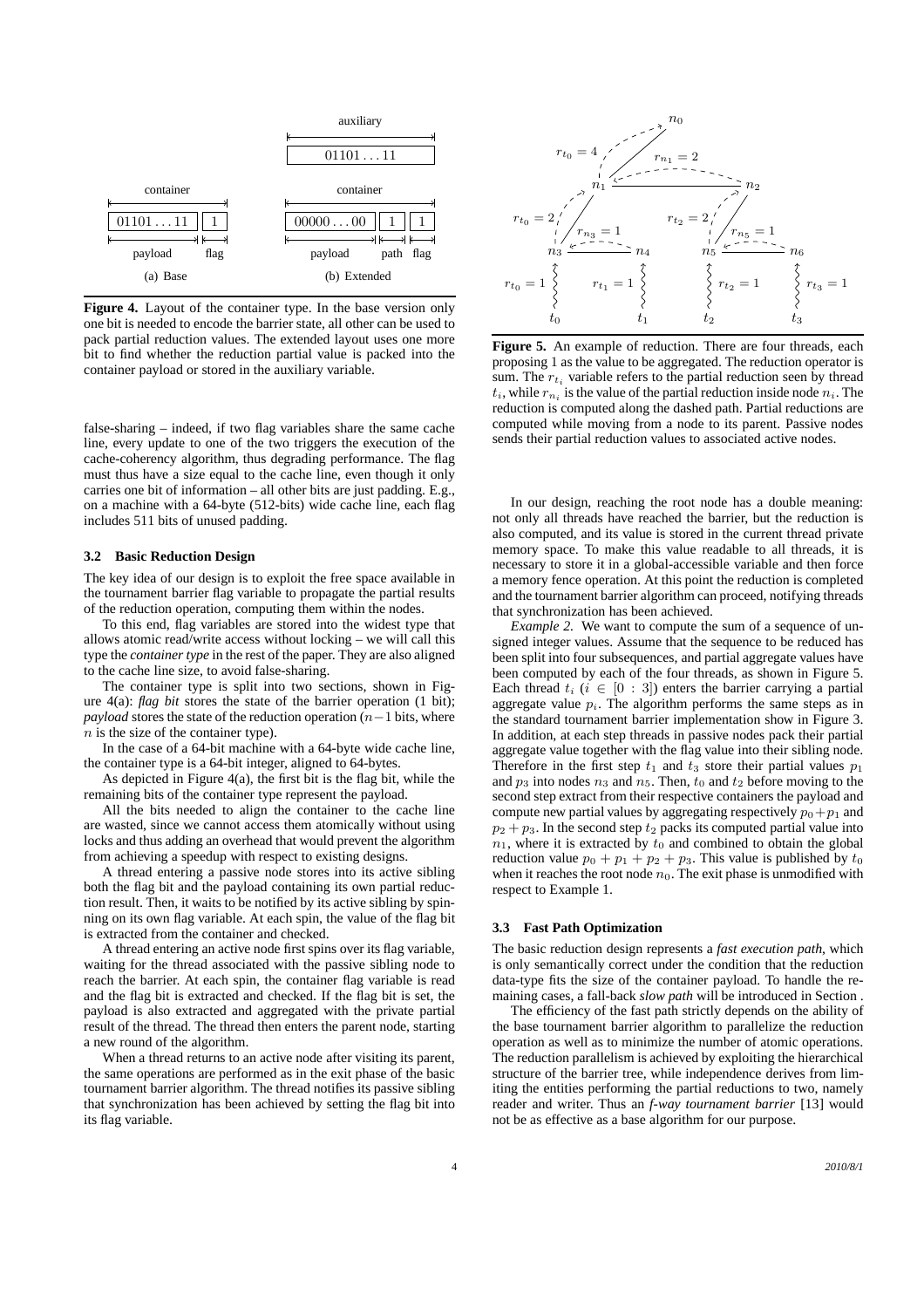**Procedure:** path\_management

**Require:** a partial reduction value data **Require:** a passive tournament barrier node node **Ensure:** reduction information is communicated to the active sibling of node

- 1:  $sibling \leftarrow get\_sibling(node)$
- 2: **if** fits(data,payload size) **then**
- 3: sibling.container ← pack(data, FAST\_PATH, flaq)
- 4: **else** 5:  $sibling s. auxiliary \leftarrow data$ 6: mfence() 7:  $sibling.contribiner \leftarrow pack(0, SLOW\_PATH, flag)$ 8: **end if**

**Figure 6.** Path management algorithm: when the partially reduced value fits the payload, the fast path is taken; otherwise a slow path involving a memory fence is triggered.

The fast path requires only one memory fence. The thread that reaches the root node performs this memory fence to make the final result of the reduction visible to all threads.

While the ability to take the fast path is dependent on the reduction data type, it is independent from the operator used to aggregate values. As long as partial reduction values fit into the container payload, atomic read-modify-write operations and memory fences can be avoided.

# **3.4 Slow Path Management**

The *slow path* is designed as an extension of the basic reduction algorithm to handle the case when the reduction data-type does not fit the container payload.

To this end, the container layout has been further modified, as shown in Figure 4(b), to reserve space for a 1 bit field – the *path* field. Consequently, the payload field is shrunk by 1 bit. An auxiliary variable is added to the node state to hold the partial reduction value.

Figure 6 shows the pseudo-code of the path management algorithm. When the thread in the passive node needs to propagate the reduction value to the thread associated to the active sibling, the management algorithm is invoked. If the partial reduction does not fit into the payload (line 2), it is stored into the auxiliary variable (line 5) associated with the active sibling of the current node. Then a memory fence is issued (line 6). Finally the flag and path fields of the container are set.

Correspondingly, active nodes detect where to read the reduction partial value by reading the path bit of their container. If the path bit is set, the slow path has been taken, and the reduction partial value can be found in the auxiliary variable associated with the active node. Otherwise, the fast path has been executed – the reduction partial value is packed into the payload (line 3).

Note that the memory fence is necessary to guarantee that the partial reduction value is stored into the auxiliary variable before the flag and path bits are set, but induces an increased latency. Such fence instructions are not issued on reductions performed using the fast path, since in this case the partial reduction values and the flags are written atomically.

Since modern processors are usually 64-bit based, the payload is large enough to hold partial reduction values of most native scalar data-types. Therefore the slow path is rarely taken. In the next Section, we show how to deal with larger data types and still benefit from the fast path.

## **3.5 Compact Data Representation**

Taking the fall-back slow path is not always necessary when the data size is too wide by just 2 bits. As an example, consider a reduction over 32-bit unsigned integers on a 32-bit machine. Since we use 1 bit to represent the flag and 1 for the path field, the payload is not wide enough to store a 32-bit unsigned integer. Thus, in the many cases where the values involved in the reduction never exceed  $2^{30} - 1$ , we could still use the fast path – the same might not be true in the case of signed integers, though.

The packing function used to store the partial reduction values into the payload is therefore parametrized with respect to the reduction data type and values. When working with the widest unsigned integer type that allows atomic read/write access, the packing function checks whether the value can actually fit into the payload (i.e., the two most significant bits are not set).

In these cases, the algorithm is not forced to take the slow path over all nodes – path selection strictly depends on the actual value of the reduction in each active thread. If a partial reduction value follows a slow path, this does not force a slow path for the other threads. In many cases, such as when a reduction is used to sum partial counters, it is more likely to overflow payload bounds only in the last rounds of the algorithm, which also involve only few threads, thus using a fast path in most nodes of the barrier tree.

To exploit this path optimization in the very common case where reductions are performed over word-size floating point values, we need to recover two bits from the floating point representation, without losing precision. IEEE double precision floating point numbers [17]  $fp$  are represented over 64 bits,  $\langle fp_{63} \dots fp_0 \rangle$ , with the following interpretation:  $sign = fp_{63}$  holds the sign,  $exp = \langle fp_{62} \dots tp_{52}\rangle$  represent the biased exponent, and all other bits hold the mantissa (except the first digit, which is implicitly set at 1). Thus  $fp$  represent the floating point number  $(-1)^{sign} \times 2^{exp-1023} \times (1.0 + mantissa).$ 

To preserve precision, the algorithm cannot simply discard the least significant bits of the mantissa. We therefore operate in the same way as for the integers, assuming implicit values for two bits. These bits, and the relative assumed values, must be chosen to maximize the execution frequency of the fast path.

The distribution of mantissa bits is hard to predict, and making the sign implicit would limit the fast path to just positive or negative values. Thus, we have to choose two bits from the exponent. Since the exponent is biased, the first two bits of the exponent partition the space of floating point numbers in four equally sized subspaces. The  $10<sub>2</sub>$  subspace contains exponents ranging from 1 to 512, making it a good candidate for the assumed value. The  $11<sub>2</sub>$  subspace represents very large numbers (in modulo), that are expected to appear late if at all in the reduction, while  $00<sub>2</sub>$  represents very small values, which would often be overshadowed by larger values early in the partial computations. Finally, the  $01<sub>2</sub>$  subspace contains exponents between −511 and 0, which makes it an excellent candidate, since it represents most of the range  $(2, -2)$  (excluding the values with a modulo close to zero), which is suitable for many computations.

In the end, the choice between  $01<sub>2</sub>$  and  $10<sub>2</sub>$  mostly depends on the application domain. For the experiments reported in this paper, we use the  $01<sub>2</sub>$  setup.

#### **3.6 Nowait Reductions**

Sometimes, it is necessary to aggregate different variables at a synchronization point, and there are no data dependecies among the different reduction operations. In the case of multiple consecutive reductions, we could still use a combined reduction/barrier operation for each reduction operation. However, this scheme enforces some useless synchronizations, as once a thread has reached a passive node and has sent its reduction partial value to its active sibling,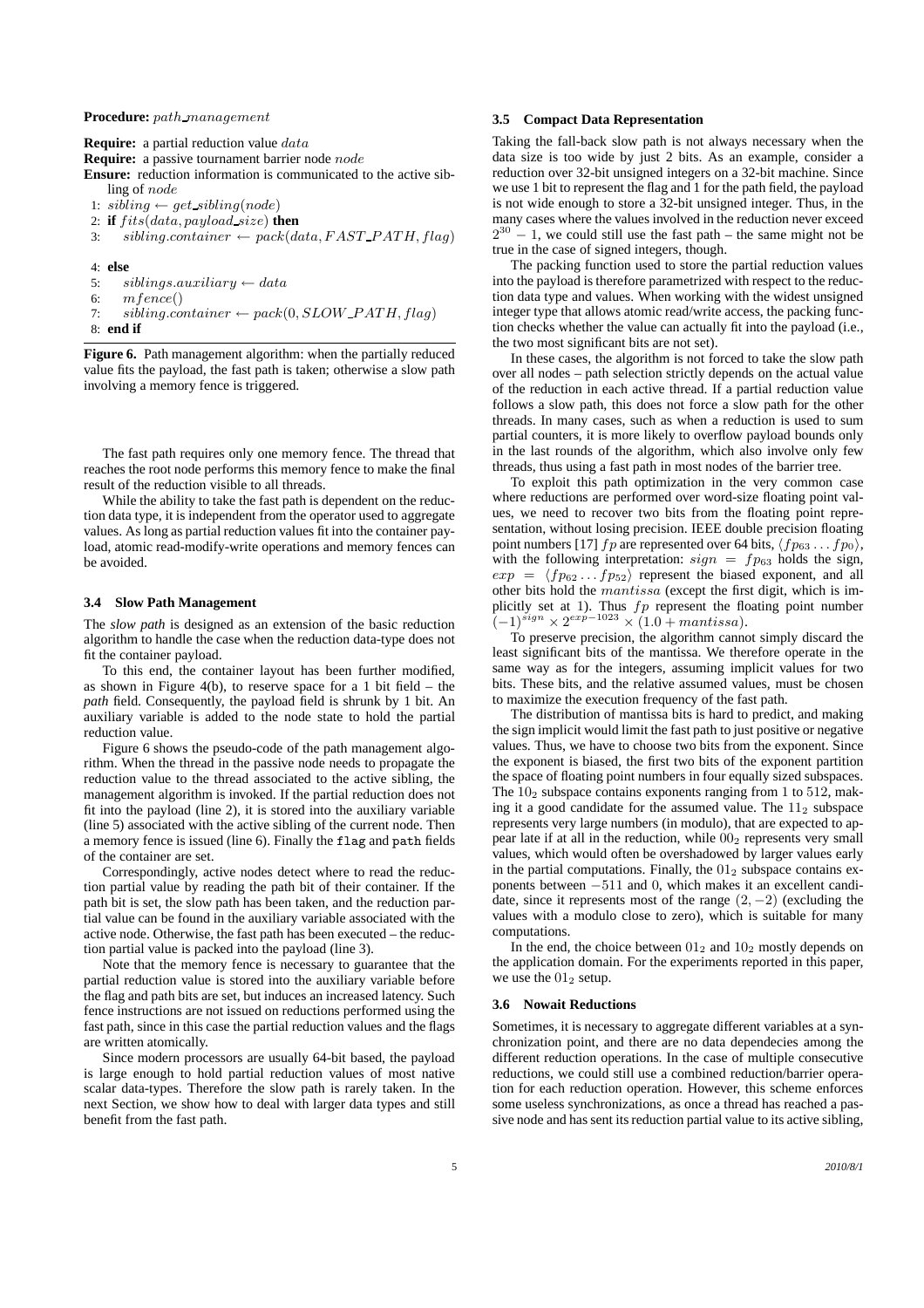it is no longer necessary to wait at the barrier, as synchronization is not actually needed except in the last reduction. We call this kind of reductions *nowait reductions*.

Nowait reductions are easily expressed within OpenMP programs. Work-sharing constructs, like omp for, can be tagged with the nowait clause to avoid a barrier operation before leaving the construct. If a reduction clause is also present, our combined barrier algorithm can be executed in nowait mode to compute the reduction value, issuing fewer atomic instructions than standard implementation.

The base algorithm has been modified to support nowait reductions. A thread  $t_i$  reaching a passive node sends the reduction partial value to its sibling  $t_j$ , and starts waiting for a synchronization achieved signal. Once notified, thread  $t_j$  performs the local aggregation pass, and then releases thread t<sup>i</sup> *before* moving to the parent node. This allows  $t_i$  to leave the barrier earlier with respect to the base algorithm, and the exit phase is not performed at all.

This scheme keeps into the barrier only those threads that are actually working to compute partial values of the reduction, while all other can proceed to the next program statement. When the following statement is also a combined barrier/reduction operation, reductions are pipelined.

When operating in nowait mode, the thread reaching the tree root does not issue any memory fence, since synchronization is not needed, and so publishing the reduction global value is not mandatory. Consequently, if global synchronization is needed, the last barrier operation cannot be performed in nowait mode.

# **4. Experimental evaluation**

Even though reduction is a common operation in many real world applications, there are few benchmarks designed to measure its performance. Even suites specifically designed to benchmark OpenMP implementations, such as SPEC and NAS include only a few programs that include reductions, and even fewer where reduction represents a large share of the computation time. Thus, we selected from each suite those benchmarks that actually contain enough reductions to make it worth optimizing them. To supplement these benchmarks, we also provide some micro-benchmarks to measure specific properties.

# **4.1 Benchmarks**

We select a set of benchmarks from the most popular suites targeting shared memory parallel applications: SPEC OMP2001 [2], NAS [19], and PARSEC [3]. Fürlinger et al. [11] show the bottlenecks for the SPEC OMP2001 benchmarks. According to their analysis, *312.swim m* and *310.wupwise m* are the only benchmark in the suite where reductions have a significant impact, though *310.wupwise m* uses complex data types, and thus is not optimisable in our framework. PARSEC and NAS also provide a single interesting benchmark each, *streamcluster* and *cg*.

In addition to evaluation on benchmark applications, synthetic micro-benchmarks are useful to analyze the performance properties of the proposed reduction design. The only well known microbenchmark suite for OpenMP constructs is EPCC [5]. The EPCC *syncbench* benchmark is designed to stress reduction computations. Its kernel is a omp parallel region. However, the GCC OpenMP implementation introduces implicit barriers at both region start and end. Since the region body in the benchmark does not perform any relevant computation, GCC-induced synchronizations dominate the benchmark runtime, making it all but impossible to use it for its designated purpose. Moreover, *syncbench* does not help in understanding the behavior of the reduction design. Therefore, we provide in Section 4.4 four synthetic micro-benchmarks.

Table 1 shows the resulting benchmark set, characterized by the dynamic count of reduction operations, as well as by the type of reductions and the data types involved. The set covers all the interesting data types: integers and floating point numbers, in the latter case including both single and double precision.

## **4.2 GCC Optimization**

All benchmarks except *streamcluster* are parallelized exploiting OpenMP directives. Thus, we have introduced in the GCC OpenMP compiler support for our combined barrier and reduction implementation. When a reduction clause that can be optimized is found, a GCC optimization pass identifies the barrier operations executed after the reduction, and replaces both with the invocation of our combined reduction and barrier. To this end, we have also augmented the GCC OpenMP runtime, *libgomp*, with our barrier implementation. To measure the efficiency of the combined barrier and reduction (and not the efficiency of the barrier alone), we still rely on the default barrier implementation (a central counter barrier) in all cases except those where the combined barrier and reduction is used.

#### **4.3 Experimental Setup**

The experimental campaign has been conducted on a AMD NUMA machine with four nodes, each a quad core Opteron 8378 processor. Each core has a two-level private cache hierarchy. L1 cache is composed by a 64KBytes data cache and by a 64KBytes instruction cache. L2 cache is an unified 512KBytes cache. All cores within a node share an unified 6144KBytes L3 cache. Inter-node communication is supported by a fully-connected network.

All benchmarks are compiled with the GCC 4.6 compiler in two flavors: *base* and *peak*. Base compilation is the reference execution obtained using an unmodified GCC compiler and runtime, while peak compilation applies optimization to use our combined reduction-barrier.

For each flavor, we register both the execution times, summarized in Figure 8 and the number of atomic operations performed, shown in Figure 9. All benchmarks are run with a number of threads varying from 1 to 16 – the maximum available hardware parallelism.

# **4.4 Micro-benchmarks**

To stress our barrier implementation, we have developed four micro-benchmarks. The kernels are reported on Figure 7.

The *fast* micro-benchmark in Figure 7(a) stresses the execution of the fast path. Conversely the *slow* micro-benchmark (Figure 7(b)) always triggers the slow path. The *mixed* microbenchmark (Figure  $7(c)$ ) evaluates the case where execution starts from the fast path and then triggers the slow path. Finally, the *multi* micro-benchmark (Figure 7(d)) targets the nowait reduction behavior in the case of multiple reductions in the same loop.

In all cases, we compare our design with the *libgomp* baseline. The results show that for the fast path and the multiple nowait reductions the number of atomic operations is very low and scales well over a larger amount of threads. However, the *multi* microbenchmark shows that greater benefits are achieved when nowait reductions are involved since in this case our design significantly reduces the amount of synchronization, thus obtaining a major performance improvement over the *libgomp* baseline.

On the other hand, the *slow* and *mixed* micro-benchmarks show that our design does not significantly degrade performance even when the slow path is triggered.

## **4.5 312.swim m**

This benchmark numerically solves a shallow water modelling problem relevant to weather prediction [2]. It repeatedly executes a computationally intensive loop body containing a parallel OpenMP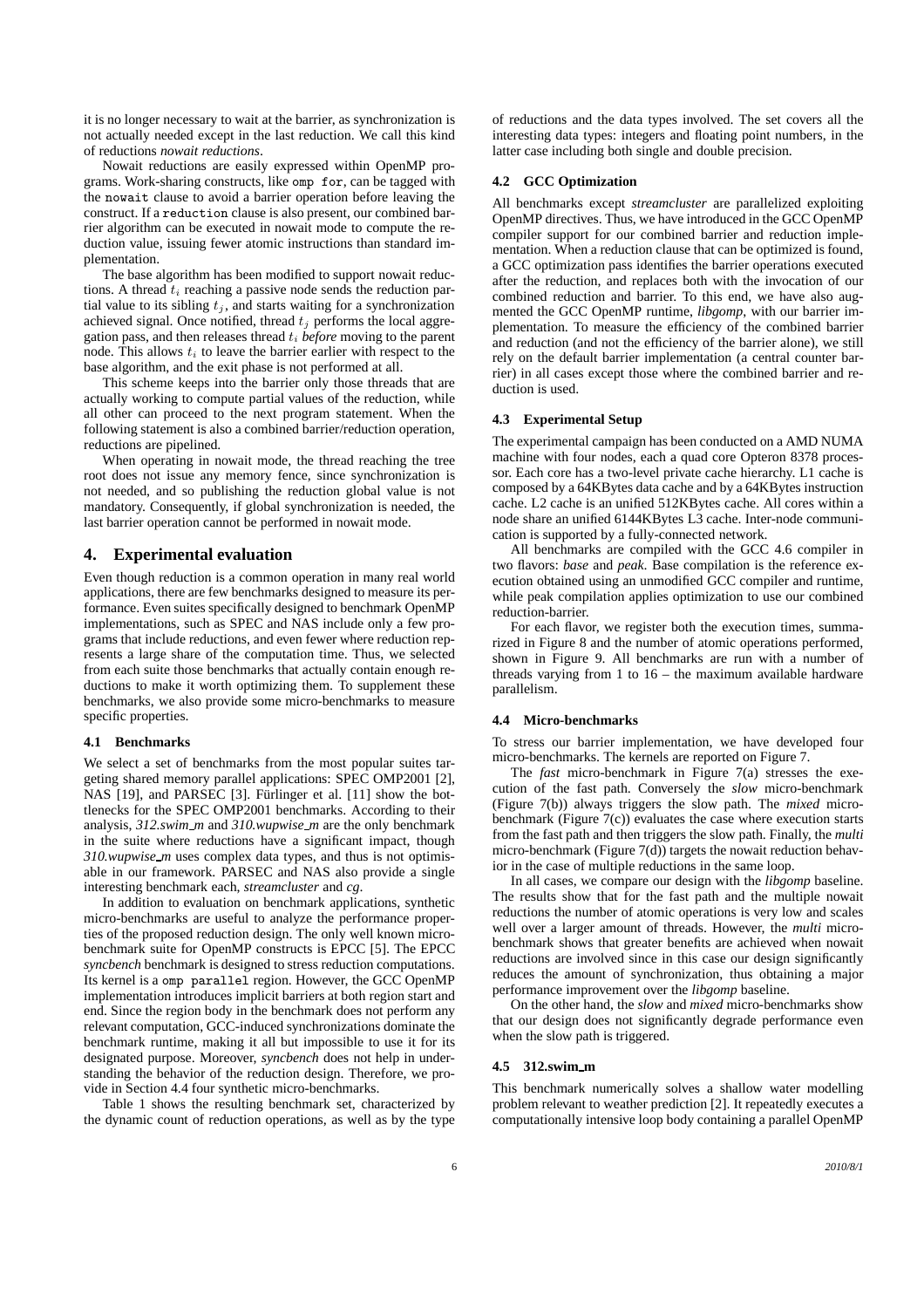| <b>Benchmark</b>                                 | <b>Suite</b>                                                             | Field                                                     | Language           | <b>Reductions</b>                | <b>Operator</b>       | Data Type<br>(bits)                                                          | Data Size            |
|--------------------------------------------------|--------------------------------------------------------------------------|-----------------------------------------------------------|--------------------|----------------------------------|-----------------------|------------------------------------------------------------------------------|----------------------|
| $312$ .swim_m<br>$cg$ (class C)<br>streamcluster | SPEC OMP2001<br><b>NPB</b><br><b>PARSEC</b>                              | Weather prediction<br>Fluid dynamics<br>Online clustering | Fortran<br>Fortran | 2400<br>3900<br>4235             |                       | floating point<br>floating point<br>unsigned integer                         | 64<br>64<br>32       |
| fast<br>slow<br>mixed<br>multi                   | Micro-benchmark<br>Micro-benchmark<br>Micro-benchmark<br>Micro-benchmark |                                                           |                    | 50000<br>50000<br>50000<br>50000 | &<br>&<br>$^{+}$<br>& | unsigned integer<br>unsigned integer<br>unsigned integer<br>unsigned integer | 64<br>64<br>64<br>64 |

**Table 1.** Benchmark characterization: dynamic count of reductions is reported, together with the operators and data types involved in the reductions.

```
acc = ULONG_MAX ;
  # pragma omp parallel
  for ( unsigned i =0; i < INPUT_SIZE ; ++ i)
    # pragma omp for reduction (&: acc )
    for (unsigned j=1; j<OMP_LOOPS; ++j){
       delay ();
       acc &= input [i ]* j& ULONG_MAX ;
    }
                      (a) fast
                                                    acc = ULLONG_MAX ;
                                                    # pragma omp parallel
                                                    for (unsigned i=0; i<INPUT_SIZE; ++i)
                                                       # pragma omp for reduction (&: acc )
                                                      for (unsigned j=1; j < OMP_LOOPS; ++j){
                                                         delay ();
                                                         acc &= input [i ]* j;
                                                         acc |= OVERFLOW_MAGIC ;
                                                      }
                                                                        (b) slow
acc = 0:
# pragma omp parallel
for (unsigned i=0; i<INPUT_SIZE; ++i)
  #pragma omp for reduction (+: acc)
  for (unsigned j=1; j<OMP_LOOPS; ++j){
    delay ();
    acc += input[i] * input[i] * j;}
                  (c) mixed
                                                  acc = add = aee = ULONG_MAX ;
                                                  # pragma omp parallel
                                                  for ( unsigned i =0; i < INPUT_SIZE ; ++ i)
                                                    # pragma omp for reduction (&: acc , add , aee )
                                                    for (unsigned j=1; j<0MP_LOOPS; ++j) {
                                                       delay ();
                                                       acc & = input[i] * j;add \&=(i \, 2) * input [i] * jaee &=( (i-1)\%2)*input[i]*j;}
                                                                       (d) multi
```
**Figure 7.** Micro-benchmark kernel codes. The four micro-benchmarks test respectively the fast path, slow path, transition between fast and slow path and multiple nowait reductions. The OVERFLOW\_MAGIC is a mask employed to set the two most significant bit to 1.

region. At the end of the parallel region three reductions are computed.

Our algorithm generates two nowait reductions followed by a combined reduction-barrier.

As shown in Figure 8(e) and 9(e) the number of atomic operations performed by the peak version is always lower than the baseline, while run-times are lower or equal to the baseline when working with more than 4 threads.

When working with only few threads, atomic operations are often uncontested. Thus, the base implementation can outperform the peak implementation in these cases. On the other hand, when the number of threads grows the performance of the peak optimization stabilizes and are always better than the baseline.

## **4.6 cg**

The *cg* benchmark computes the eigenvalues of a sparse matrix using the conjugate gradient method [19], relevant to the field of computational fluid dynamics. The structure of the code includes a top-level loop that contains an OpenMP parallel region. The parallel region computes aggregate value used in subsequent loop iterations by means of a reduction at the end of the region. It is important to note that a omp master construct is used to compute an intermediate aggregate value, and an explicit barrier is used to block all other threads.

We have executed the benchmark using the C data set.

Even if our reduction implementation is effective in reducing the number of issued atomic operations, as shown in Figure 9(f), the run-time is dominated by the omp master sections, thus runtimes do not scale well.

### **4.7 streamcluster**

The *streamcluster* benchmark solves the online clustering problem [3] relevant to the field of data mining. It periodically consumes a set of data items that are processed in parallel. An aggregate value is computed to find potential clusters. Sets of data items are processed within a parallel region implemented by means of a set of threads. The computation is organized in phases delimited by barriers. Several reduction operations are used to compute the aggregate values.

As shown in Figure  $8(g)$  and  $9(g)$  the number of atomics operations performed by the peak implementations is always lower than the baseline, and the same holds for run-times.

Since the benchmark employs a monitor structure, it has inherent limits to the available parallelism. Thus performance does not scale over 6 threads.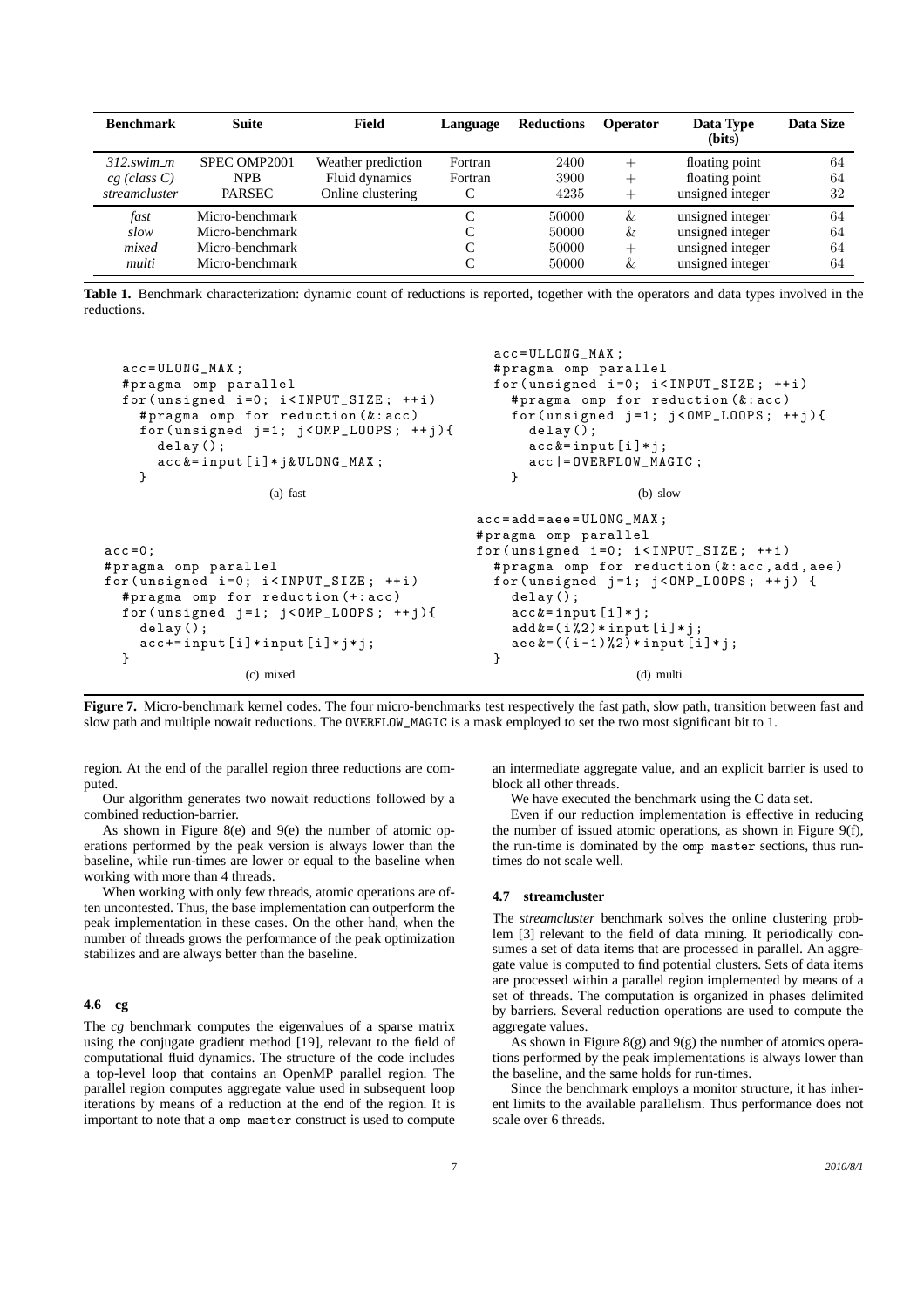

Figure 8. Plot of benchmark run-times. Each graph compares base and peak runs of a single benchmark, varying the number of worker threads. The last graphs reports run-times of the most representative benchmarks ran using 16 threads.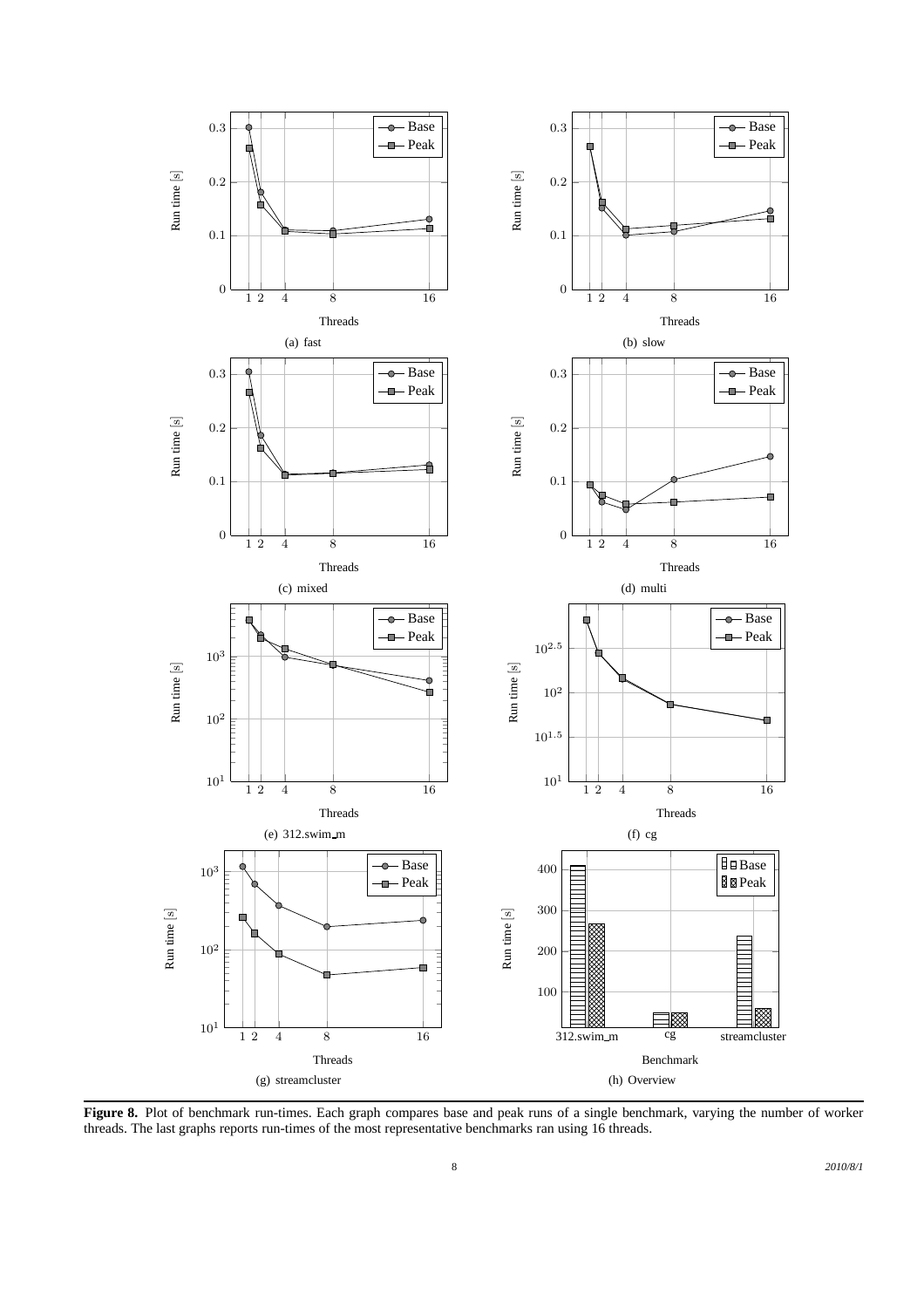

**Figure 9.** Number of issued atomic operations per benchmark. Each graph compares base and peak runs of a particular benchmark. The last graph summarizes the number of atomic operations issued by the most representative benchmarks ran using 16 threads.

9 *2010/8/1*